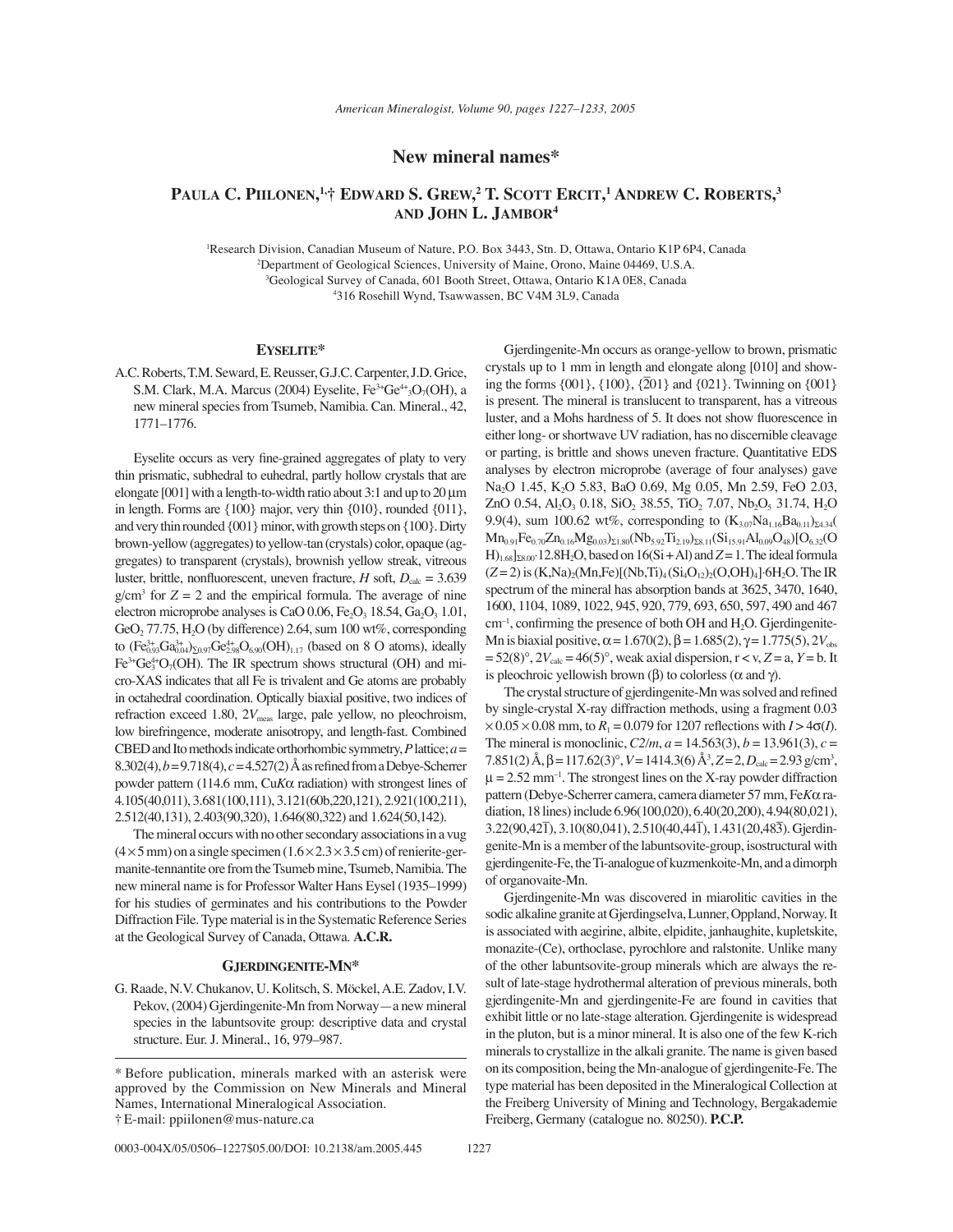# **GRENMARITE\***

M. Bellezza, M. Franzini, A.O. Larsen, S. Merlino, N. Perchiazzi, (2004) Grenmarite, a new member of the götzenite-seidozeriterosenbuschite group from the Langesundsfjord district, Norway: definition and crystal structure. Eur. J. Mineral., 16, 971–978.

Grenmarite occurs as semi-parallel aggregates of elongated, flattened crystals up to 1 cm in length. Crystals are striated parallel to  $[010]$  and are dominated by the pinacoids  $\{201\}$  and  $\{20\}$ . It is translucent, yellow brown (brown when altered), with a vitreous luster and a pale yellowish-brown streak. It is brittle, with a good {001} cleavage, uneven fracture, and a Mohs hardness of 4.5. Electron microprobe analyses (average of 15 analyses) gave  $SiO<sub>2</sub>$ 29.85, TiO<sub>2</sub> 4.51, CaO 1.84, MnO 8.25, FeO 2.01, Na<sub>2</sub>O 15.43, Y<sub>2</sub>O<sub>3</sub>  $0.22$ , La<sub>2</sub>O<sub>3</sub> 0.00, Ce<sub>2</sub>O<sub>3</sub> 0.01, ZrO2 31.63, Nb<sub>2</sub>O<sub>5</sub> 0.06, F 5.24, sum 99.05 wt%, corresponding to  $(Zr_{1.52}Mn_{0.46}Y_{0.02})_{\Sigma2.00}(Zr_{0.55}Ti_{0.45})_{\Sigma1.00}(Mn)$  $_{0.48}Na_{0.29}Fe_{0.23}\Sigma_{1.00}(Na_{3.72}Ca_{0.26}\Sigma_{23.98}Si_4O_{15.40}F_2.22$ , based on 4 Si atoms. The ideal formula is  $(Zr, Mn)_2(Zr, Ti)(Mn,Na)(Na,Ca)_4(Si_2O_7)_2(O,F)_4$ . Grenmarite is biaxial positive,  $\alpha = 1.694$ ,  $\gamma = 1.735$ ,  $X = b$ ,  $Z \wedge a =$ 42°, pleochroic with *X* colorless and *Z* light brown. The IR spectrum of grenmarite shows absorption bands at 3460 (O-H stretching), 1621 (H-O-H bending), 1082, 987, 938, 855, 730, 605, 535, 493, 440 cm-1 (Si-O bending and stretching).

The structure of grenmarite was refined by single-crystal X-ray diffraction methods  $(0.28 \times 0.14 \times 0.08 \text{ mm}^3 \text{ crystal})$  to  $R_1 = 0.043$ for 1427 reflections with  $I > 2\sigma(I)$  using starting parameters for seidozerite [Pushcharovskii et al. (2002), *Crystallogr. Rep*. 47, 196- 200]. The mineral is monoclinic, *P*2*/c*, *a* = 5.608(1), *b* = 7.139(1), *c* = 18.575(5) Å, β = 102.60(2)°, *V* = 725.72(3) Å<sup>3</sup>, *Z* = 2, *D*<sub>obs</sub> = 3.49 g/cm<sup>3</sup>,  $D_{\text{calc}} = 3.568$  g/cm<sup>3</sup>. The strongest lines on the X-ray powder diffraction pattern (diffractometer, Cu*K*α radiation, 67 lines) include 7.142(12,010), 6.645(12,011), 3.949(15, T04), 3.027(68,006), 2.898(100,121), 2.613(26,204), 2.459(24,125), 1.853(24,127),  $1.786(14,040)$  and  $1.650(14,323)$ . Grenmarite is a member of the götzenite-seidozerite-rosenbuchite group, is isostructural with seidozerite with Zr dominating both the M1 and M2 sites.

Grenmarite was discovered in an alkaline pegmatite dike on the eastern side of the island of Vesle Arøya in the Langesundsfjord district, Vestfold, Norway. The pegmatite was heavily blasted in the 1880s and only remnants are still present. The mineral was found embedded in microcline and fine-grained albite. Associated minerals include albite, astrophyllite, biotite, catapleiite, fluorite, galena, låvenite, leucosphenite, löllingite, pyrochlore, and sphalerite. It was among the first minerals to crystallize in the alkaline pegmatite. The name is after Grenmar, the Norse name of the Langesundsfjord. Type material has been deposited at the Museo di Storia Naturale, Università di Pisa, Italy (catalogue no. 2003-024) and at the Geological Museum, University of Oslo, Norway (catalogue no. 33974). **P.C.P.**

# $KF_3^{3+}H_8(PO_4)_6·6H_2O$

K. Walenta, T. Theye (2004)  $KFe^{3+}_{3}(H_{2}PO_{4})_{2}(HPO_{4})_{4}$  6H<sub>2</sub>O, a second new phosphate mineral from the Silberbrünnle mine in the central Black Forest. Der Erzgräber, 18, 17-23 (in German with English abstract).

The mineral forms columnar hexagonal prisms up to 0.06 mm long and 0.03 mm thick showing basal {0001} and prism {10 $\overline{10}$ } faces. Electron microprobe analysis ( $H_2O$  by difference) gave:  $P_2O_5$ 48.70, Al<sub>2</sub>O<sub>3</sub> 3.73, Fe<sub>2</sub>O<sub>3</sub> 23.27, Na<sub>2</sub>O 0.56, K<sub>2</sub>O 4.54, H<sub>2</sub>O 19.20, sum 100.00 wt%, corresponding to  $K_{0.85}Na_{0.16}Fe_{2.58}Al_{0.65}P_{6.08}H_{18.89}O_{30}$ , ideally  $KF_{3}^{3+}H_{8}(PO_{4})_{6}$  6H<sub>2</sub>O for 30 O atoms by analogy with the synthetic compound. Analysis of a second sample gave  $K + Na =$  $0.40$ , suggesting H<sup>+</sup> or  $H_3O^+$  substitution for K. Soluble in dilute HCl. Transparent to translucent, color pale brown, streak white, vitreous luster, no cleavage, irregular fracture.  $H{\sim}2$ ,  $D_{\rm meas}{=}2.40(5)\,{\rm g/cm^3}, D_{\rm calc}$  $= 2.43(2)$  g/cm<sup>3</sup> for  $Z = 2$ . Optically uniaxial positive,  $\varepsilon = 1.596(2)$ ,  $\omega = 1.592(2)$ , anomalous pale brown interference colors. Assuming hexagonal symmetry, probable space group  $P6<sub>3</sub>mc$ , the powder Xray study gave *a* = 9.12(1), *c* = 16.84(2) Å, *V* = 1213.0(5) Å3 , which are slightly less than those for the synthetic compound. Strongest lines of the powder pattern (57.3 mm camera, Fe*K*α radiation, 42 lines given): 7.89 (40,10 $\overline{10}$ ), 7.16 (100,10 $\overline{11}$ ), 5.78 (80,10 $\overline{1}$ 2), 4.57  $(70,10\overline{1}3,11\overline{2}0), 3.57(50,20\overline{2}2), 3.23(60,20\overline{2}3), 3.09(80,10\overline{1}5,11\overline{2}4),$  $2.87 (40,20\overline{24}), 2.81 (50,21\overline{32}, 0006),$  and  $1.715 (40,41\overline{51})$  in good agreement with data on the synthetic compound.

The mineral forms crusts with haigerachite on quartz in the dump of the Silberbrünnle mine, upper Haigerachtal near Gengenbach, central Black Forest, Baden-Württemberg, Germany; associated minerals are pyrite, gypsum, jarosite, and diadochite.

**Discussion.** Synthetic analogues of this mineral and of haigerachite, as well as of their H<sup>+</sup> analogues, have been studied in detail as components of fertilizer (e.g., Frazier et al., 1989; *Industrial & Engineering Chemistry Research*, 28, 225–230; Prochnow et al., 2003; *Soil Sci. Soc. Am. J.*, 67, 1551–1563). These are distinct compounds readily distinguished on the basis of optical properties, infra-red spectra and powder X-ray diffraction patterns. Single-crystal data have been reported for synthetic haigerachite (Waerstad and Frazier, 1987, *Powder Diffraction*, 2, 187-190), but not for synthetic  $KF^{3+}_{3}H_8(PO_4)_6$  6H<sub>2</sub>O or Fe<sup>3+</sup>H<sub>9</sub>(PO<sub>4</sub>)<sub>6</sub> 6H<sub>2</sub>O, and it appears that hexagonal symmetry has been assumed on the basis of morphology and uniaxial optics. By the present authors' own admission, their proposal for  $KF_3^3H_8(PO_4)_6·6H_2O$  was voted on by the CNMMN IMA, but failed to get the necessary two-thirds majority for approval. **E.S.G.**

# **KOKCHETAVITE\***

S.-L. Hwang, P. Shen, H.-T. Chu, T.-F. Yui, J.G. Liou, N.V. Sobolev, R.-U. Zhang, V.S. Shatsky, A.A. Zayachkovsky (2004) Kokchetavite: a new potassium-feldspar polymorph from the Kokchetav ultrahigh-pressure terrain. Contrib. Mineral. Petrol., 148, 380-389.

Kokchetavite occurs as plates and prisms  $(3-7 \mu m)$  with welldeveloped  $(0001)$  steps and  $\{10\overline{1}0\}$  planes within clinopyroxene and garnet in ultrahigh pressure rocks. Chemical analyses by EDX on a transmission electron microscope gave  $64.6-66.4$  SiO<sub>2</sub>, 18.0–18.9 Al<sub>2</sub>O<sub>3</sub>, and 15.5–16.8 K<sub>2</sub>O, Na<sub>2</sub>O < 0.3, sum 100.1 (ave) wt%, very close to the stoichiometric formula of pure sanidine,  $KAISi<sub>3</sub>O<sub>8</sub>$ . Raman spectroscopy indicates absorption bands at  $108$  and  $391 \text{ cm}^{-1}$ , and the absence of peaks at  $514 \text{ cm}^{-1}$ , characteristic of potassium feldspar, and the O-H stretching peak at  $3400-3700$  cm<sup>-1</sup>, indicating that kokchetavite is anhydrous.

The crystal structure of kokchetavite could not be determined fully. Selective area diffraction patterns were taken to determine the crystal system and the *d*-spacings. Kokchetavite is hexagonal, *a* = 5.27(1),  $c = 7.82(1)$  Å,  $V = 188.09$  Å<sup>3</sup>,  $Z = 1$ ,  $D_{\text{calc}} = 2.45$  g/cm<sup>3</sup>. The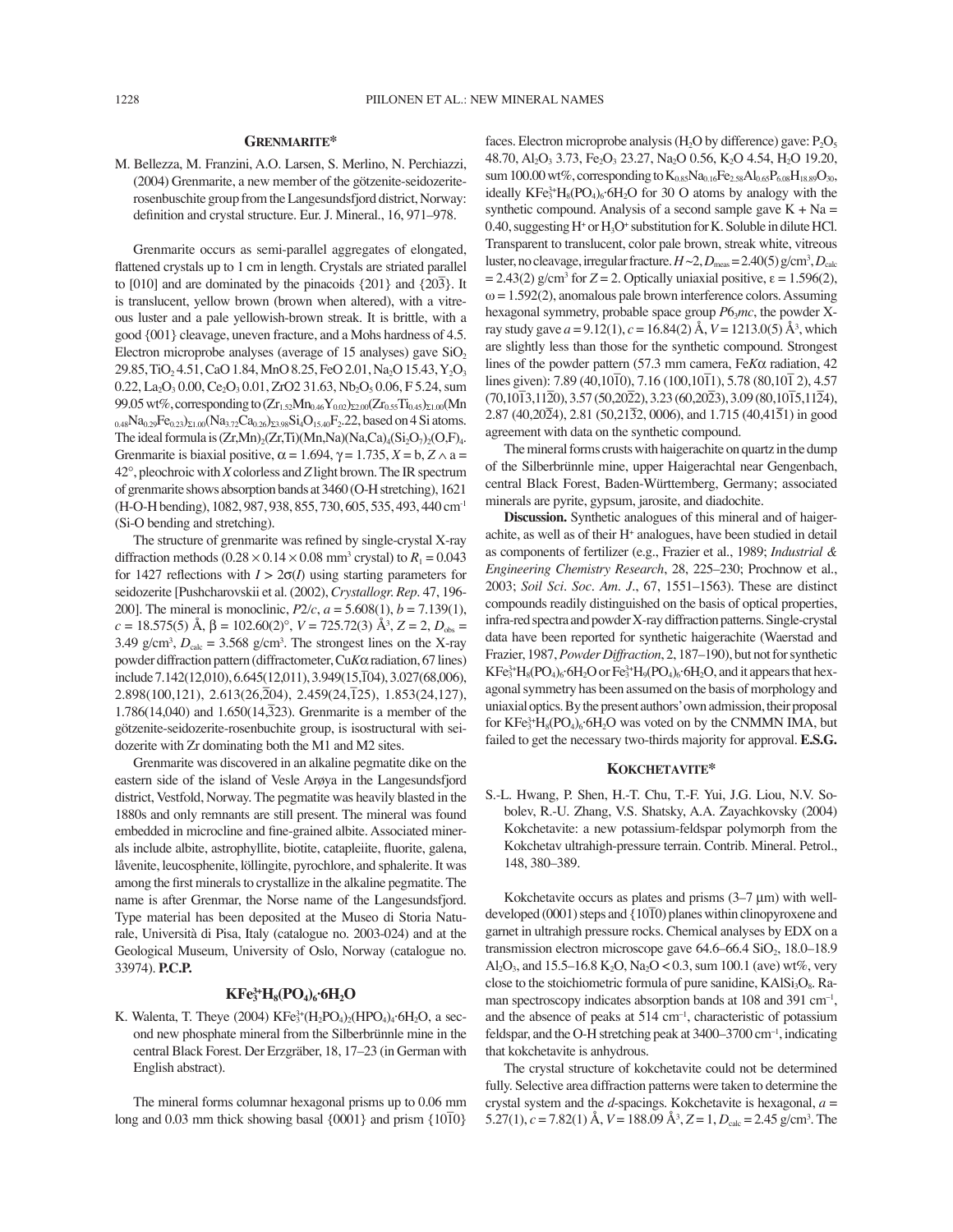lines on the SAED pattern include 7.82(001), 4.56(100), 3.93(101), 2.98(102), 2.63(110), 2.51(111), 2.26(103), 1.80(104), 1.72(210) and 1.68(211). No intensities were given. Kokchetavite is a new metastable polymorph of potassium feldspar.

The mineral was found as inclusions in clinopyroxene and garnet from a garnet-pyroxene rock that occurs as layers up to 10 m thick within ultrahigh-grade granitic and biotite gneiss of the Kokchetav Massif metamorphic complex, northern Kazakhstan. The peak metamorphic conditions for this Proterozoic complex (530–540 Ma) are estimated to be 5.8–6.5 GPa and 900–1100 °C. Microdiamonds have been found as inclusions in garnet, zircon and clinopyroxene in many of the rocks of this complex. The sample containing kokchetavite was collected from an underground microdiamond mine in Kumdy-Kol. Kokchetavite is associated with diopside, grossular-rich garnet, phengite mica, potassium feldspar, pyrrhotite quartz, titanite, and talc. It is thought to form metastably from infiltrated melts during retrograde exhumation, or from the dehydration of K-cymrite, which was a high-pressure precipitate from infiltrated melts. The name is for the locality. Type material has been deposited at the National Museum of Natural Science, Taichung, Taiwan (catalogue no. NMNS004438-P010220).

**Discussion.** Detailed chemical analyses are not given for this mineral. Kokchetavite decomposes readily under the electron beam. **P.C.P.**

### **MAZZETTIITE\***

B. Luca, C. Cipriani, (2004) Mazzettiite, Ag<sub>3</sub>HgPbSbTe<sub>5</sub>, a new mineral species from Findley Gulch, Saguache county, Colorado, USA. Can. Mineral., 42(6), 1739-1743.

Mazzettiite occurs as anhedral to subhedral grains (200 μm in length). The mineral is opaque, has a metallic luster and a black streak. It is brittle and does not have a cleavage. Microindentation measurements with (VHN load 25 g) gave a mean value of 101 kg/mm<sup>2</sup>, corresponding to a Mohs hardness of 3 to 3.5. Electron microprobe analyses gave Pb 14.12, Ag 21.60, Hg 13.58, Sb 8.07, Te 42.68, sum 100.05 wt%, corresponding to  $Ag_{2.99}Hg_{1.01}Pb_{1.02}Sb_{0.99}Te_{4.99}$  and a simplified formula of Ag<sub>3</sub>HgPbSbTe<sub>5</sub>, based on 11 atoms. Mazzettiite is light grey in reflected light, weakly to moderately bireflectant, and weakly pleochroic from greenish grey to darker bluish grey. In crossed-polars, mazzettiite is moderately anisotropic and does not show internal reflections. Reflectance percentages for  $R_{\text{min}}$  and  $R_{\text{max}}$ are 45.6, 46.1 (470 nm), 46.1, 46.6 (546 nm), 46.3, 47.0 (589 nm), and 46.4, 47.1 (650 nm), respectively.

Mazzettiite is orthorhombic, space groups  $Pna2<sub>1</sub>$  or  $Pnam$ , with unit-cell parameters refined from powder X-ray diffraction data *a* = 16.495(6), *b* = 14.762(7), *c* = 4.506(2) Å, *V* = 1097.2(8) Å3 , *Z* =  $4, D_{\text{calc}} = 9.04$  g/cm<sup>3</sup>. The strongest lines on the X-ray diffraction pattern (114.6 mm Gandolfi camera, Cu*K*α radiation, 36 lines) include 4.41(30,320), 3.65(60,330), 3.60(40,420), 3.38(20,240), 3.26(50,131), 3.17(60,430), 3.01(100,520), 2.754(60,440), 2.577(20,620), 2.367(25,251), 2.316(45,611), 2.254(30,002), 2.137(50,122), 2.060(35,800), 2.012(20,650), 1.984(25,232), 1.975(30,551), 1.846(30,080), 1.834(20,660), 1.806(55,561), 1.754(20,831), 1.651(20,10.0.0). Mazzettiite shows strong similarities with the mineral petrovicite, Cu<sub>3</sub>HgPbBiSe<sub>5</sub>.

The mineral is from Findley Gulch, Saguache county, Colorado, which is part of the Bonanza mining district at the eastern end of the San Juan Mountains. It is located south of Poncha Pass, 20 km from the Empress Josephine Mine. Mazzettiite is associated with altaite, galena and quartz. The mineral name is for Giuseppe Mazzetti (1942–2003), curator in chief of the Mineralogy Section of the Museo di Storia Naturale, Università di Firenze. Type material has been deposited at the Museo di Storia Naturale, Università di Firenze (catalogue no. 2951/I). Co-type material is deposited at the Mineralogical Collection, Institut royal des sciences naturalle de Belgique (catalogue no. V/876). **P.C.P.**

# **MUSEUMITE\***

L. Bindi, C. Cipriani (2004) Museumite,  $Pb_5AuSbTe_2S_{12}$ , a new mineral from the gold-telluride deposit of Sacarîmb, Metaliferi Mountains, western Romania. Eur. J. Mineral., 16, 835-838.

Museumite occurs as anhedral to subhedral, platy to flaky grains up to 300 μm. Crystals are dark silver-grey, with a grey-black streak. It is opaque, with a metallic luster. The dominant form is {001} and twinning was not observed. Micro-indentation measurements with a VHN load of 15 g gave a mean value of 42 kg/mm<sup>2</sup>, corresponding to a Mohs hardness of 1 to 1.5. Electron microprobe analyses of a fragment of museumite (average of 25 analyses) gave Pb 52.00, Au 10.68, Sb 6.16, Te 11.71, S 19.43, sum 99.98 wt%, corresponding to  $Pb_{5.00}Au_{1.08}Sb_{1.01}Te_{1.83}S_{12.08}$ , based on 21 atoms. Also analyzed for but not detected were Ag, As, Cu and Fe. The simplified formula is  $Pb_5AuSbTe_2S_{12}$ , based on 21 atoms. Museumite is grayish white in reflected light, with a very low birefringence and pleochroism. It shows distinct anisotropism under crossed polars. Reflectance percentages for *R*min and *R*max are 38.4, 40.3 (471.1 nm), 38.1, 40.1 (548.3 nm), 37.5, 39.4 (586.6 nm), and 35.9, 38.0 (652.3 nm), respectively.

The crystal structure of museumite was performed by the precession method using a  $110 \times 130 \times 180$  µm single crystal. Museumite is monoclinic,  $P2_1$  or  $P2_1/m$ , with refined unit-cell parameters from the powder diffraction pattern  $a = 4.361(2)$ ,  $b = 6.618(3)$  and  $c =$ 20.858(9) Å, β = 92.56 °, *V* = 601.3(5), *a*:*b*:*c* = 0.6590:1:3.1517. The strongest lines on the X-ray powder diffraction pattern (Cu*K*α, Gandolfi camera, 60 lines) include 20.85(20,001), 6.93(38,003), 6.31(11,011), 5.21(13,004), 4.80(52,013), 4.10(40,014), 3.76(20,  $103$ ),  $3.65(15,110)$ ,  $3.56(100,111)$ ,  $3.47(58,112)$ ,  $3.31(40,020)$ , 3.27(20,104), 2.99(50,023), 2.98(30,007), 2.80(18,024),  $2.69(22,115)$ , 2.56  $(41,116)$ , 2.21(28,027), 2.08(22,118), 1.982(15,  $119$ ,  $1.961(18,131)$ ,  $1.728(11,136)$ ,  $1.449(11,047)$ .

Museumite was discovered in the Neogene Sacarîmb (Metaliferi Mountains, western Romania) gold-telluride epithermal deposits. The gold-telluride veins are located in a volcanic hornblende- and pyroxene-bearing andesite, which display pervasive propylitic and argillic alteration. Museumite was found in veins of the Magdalena group, in the southeastern part of the mine. It occurs in vugs in nagyágite and is associated with calcite, coloradoite, hessite, nagyágite, petzite, quartz, rhodochrosite, sylvanite, and base-metal sulfides. The mineral is named in recognition of all museums in the world that preserve their old samples with care and accuracy. The type material has been deposited at the Natural History Museum of the University of Florence (catalogue no. 899/G).

**Discussion.** The authors do not explain why a thorough singlecrystal X-ray structure refinement was not performed on museumite even though a Nonius CAD4 four-circle diffractometer was employed to determine the crystal quality. **P.C.P.**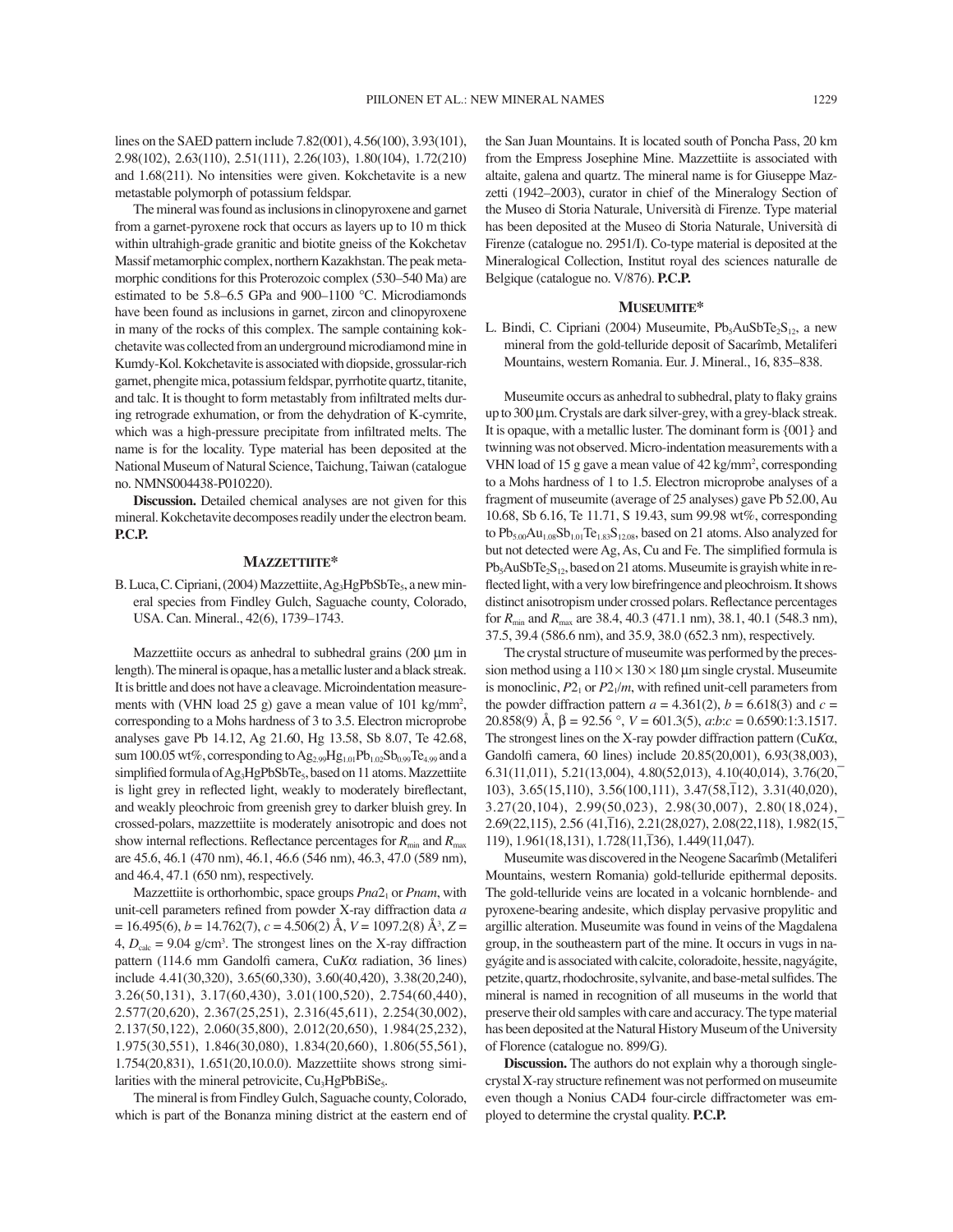#### **NABALAMPROPHYLLITE\***

N.V. Chukanov, M.M. Moiseev, I.V. Pekov, K.A. Lazebnik, R.K. Rastsvetaeva, N.V. Zayakina, G. Ferraris, G. Ivaldi (2004) Nabalamprophyllite Ba(Na,Ba){Na<sub>3</sub>Ti[Ti<sub>2</sub>O<sub>2</sub>Si<sub>4</sub>O<sub>14</sub>](OH,F)<sub>2</sub>}, a new layer titanosilicate of the lamprophyllite group from the Inagli and Kovdor alkaline-ultrabasic massifs, Russia. Zapiski Vseross. Mineral. Obshch., 133(1), 59-72 (in Russian, English abstract).

Nabalamprophyllite occurs as flat prismatic brown to bright yellow crystals up to 1 cm (Kovdor) and 10 cm (Inagli) in length which form sheaf-like and random aggregates. Thin, platy crystals are often formed into fan-like aggregates. Crystals from Inagli show {100} as the dominant form, with minor {010} and {130}. Nabalamprophyllite is transparent to translucent, has a glassy luster, is brittle, has perfect (100) cleavage, and a Mohs hardness of 3. Electron microprobe analyses of the holotype (Inagli, average of 20 analyses) and cotype (Kovdor) specimens gave Na<sub>2</sub>O 11.14/11.99, K<sub>2</sub>O 0.94/1.03, CaO 0.36/0.10, SrO 0.65/ND, BaO 24.12/25.32, MgO 0.34/0.83, MnO  $1.10/1.09$ , Fe<sub>2</sub>O<sub>3</sub> 0.78/1.81, Al<sub>2</sub>O<sub>3</sub> 0.44/0.16, TiO<sub>2</sub> 27.80/27.31, Nb<sub>2</sub>O<sub>5</sub> ND/0.64, SiO<sub>2</sub> 28.75/29.08, F 1.18/ND, H<sub>2</sub>O 1.83/ND (determined by TGA), sum 98.93/99.36 wt%, corresponding to an empirical formula for the holotype specimen of  $Na<sub>2.95</sub>K<sub>0.17</sub>Ca<sub>0.05</sub>Sr<sub>0.05</sub>Ba<sub>1.29</sub>Mn<sub>0.13</sub>$  $(T_{12,86}Fe_{0.08}Mg_{0.07})_{\Sigma3.01}[(Si_{3,93}Al_{0.07})_{\text{S4,00}}O_{14,00}]O_{1,94}(OH)_{1.67}F_{0.51}$ , based on  $4(Si + Al)$  for  $Z = 2$ . The ideal formula is Ba(Na,Ba) $\{Na<sub>3</sub>Ti[Ti<sub>2</sub>O<sub>2</sub>Si<sub>4</sub>\}$  $O_{14}$ [(OH,F)<sub>2</sub>}. Nabalamprophyllite is biaxial positive,  $\alpha$  = 1.750(12),  $\gamma = 1.799(15)$ ,  $2V_{obs} = 40.5^{\circ}$ ,  $a \wedge \gamma = 10^{\circ}$ ,  $b = \alpha$ ), strong dispersion,  $r >$ *v*, and weak green-brown pleochroism. The IR spectrum of nabalamprophyllite is different from all other samples of lamprophyllite and barytolamprophyllite, with absorption bands at 3610, 1033, 954, 921, 854, 692, 575, 549, 459, 420, and 402 cm<sup>-1</sup>. The main difference is the presence of a distinct doublet at  $954-921$  cm<sup>-1</sup> (Si-O stretching) in nabalamprophyllite where other lamprophyllite-group minerals contain only a single band.

The crystal structure of nabalamprophyllite was solved in a previous study [Rastsvetayeva and Chukanov (1999), *Dokl. RAN*, 4, 492–495]. Nabalamprophyllite is monoclinic,  $P2/m$ ,  $a = 19.741(5)$ ,  $b = 7.105(4)$ ,  $c = 5.408(2)$   $\text{\AA}$ ,  $\beta = 96.67(1)$ °,  $V = 753.4(5)$   $\text{\AA}^3$ ,  $Z = 2$ ,  $D_{obs} = 3.62(2)$  g/cm<sup>3</sup>,  $D_{calc} = 3.58$  and 3.68 g/cm<sup>3</sup> from the empirical formula and the structural data, respectively. The strongest lines in the X-ray powder diffraction pattern (diffractometer, Cu*K*α radiation) include 9.87(96,200), 4.12(29,111), 3.75(65,31 $\overline{1}$ ), 3.45(90,311,510),  $3.36(18,220), 3.275(78,600), 3.040(41,51\bar{1}), 2.953(16,12\bar{1},60\bar{1}),$  $2.894(33,22\overline{1}, 420)$ , 2.797(100,221), 2.775(34,511), 2.673(33,20<sup>†</sup>  $2,601$ ,  $2.610(43,42\overline{1},710)$ ,  $2.210(15,60\overline{2})$ ,  $2.143(40,022,22\overline{2},621)$ ,  $2,084(15,33\overline{1},910)$ ,  $2.027(17,530,512)$ , and  $1.604(12,023,11.1.1)$ . Refined cell parameters from the powder data are  $a = 19.805(5)$ , *b*  $= 7.123(3), c = 5.426(3)$  Å, β = 96.45(2)°, *V* = 753.4(5) Å<sup>3</sup>. Nabalamprophyllite is a heterophyllosilicate with a HOH structure. The O layer consists of Na<sub>3</sub>Ti(OH)<sub>2</sub> whereas the H layer contains both TiO<sub>5</sub> polyhedra and two distinct  $Si<sub>2</sub>O<sub>7</sub>$  diorthosilicate groups (lamprophyllite and barytolamprophyllite contain only one type of  $Si<sub>2</sub>O<sub>7</sub>$  group). The interlayer contains 11-coordinated Ba and Na. Nabalamprophyllite is the Sr-free member of the lamprophyllite group.

Nabalamprophyllite has been found at two localities - a peralkaline pegmatite in the Inagli alkaline-ultrabasic massif, south Yukutsk (Russia) and in Ca-enriched, zeolitized peralkaline pegmatites of the Kovdor alkaline-ultrabasic massif, Kola Peninsula (Russia). At Inagli (holotype location), the mineral is found in leached cavities and confined to fractures that circle the massif. It is associated with aegirine, albite, ancylite, batisite, diopside, eckermannite, innelite, leucosphenite, lorenzenite, natrolite, neptunite, and strontium apatite. At Kovdor, nabalamprophyllite was found in two pegmatites that differ in their feldspathoid content—cancrinite and nepheline. It is associated with apatite, cancrinite, eudialyte-group minerals, lorenzenite, lueshite, nepheline, pectolite, pyrrhotite, thomsonite-Ca, titanite, and pyroxenes (diopside, hedenbergite, aegirine). In the cancrinite-bearing pegmatite, nabalamprophyllite forms aggregates with pectolite and cancrinite, often intergrown with lorenzenite. In the nepheline-bearing pegmatite, nabalamprophyllite forms radial aggregates of lamellar crystals with lorenzenite, titanite and eudialytegroup minerals. The name is given for its composition and relation to other lamprophyllite-group minerals. The holotype specimen has been deposited in the Geological Museum of the Institute of Geology and Geophysics, Russian Academy of Science, Novosibirsk, Russia (catalogue no. XIII-274/1) and the cotype material has been deposited at the A.E. Fersman Mineralogical Museum, Russian Academy of Science, Moscow, Russia (catalogue nos. 90837 and 90843). **P.C.P./T.S.E.**

## **PELLOUXITE\***

- P. Orlandi, Y. Moëlo, A. Meerschaut, P. Palvadeau, P. Leone (2004) Lead-antimony sulfosalts from Tuscany (Italy). VI. Pellouxite,  $\sim$ (Cu,Ag)<sub>2</sub>Pb<sub>21</sub>Sb<sub>23</sub>S<sub>55</sub>ClO, a new oxy-chloro-sulfosalt from Buca della Vena mine, Apuan Alps. Eur. J. Mineral., 16, 839-844.
- P. Palvadeau, A. Meerschaut, P. Orlandi, Y. Moëlo (2004) Lead-antimony sulfosalts from Tuscany (Italy). VII. Crystal structure of pellouxite,  $\sim$ (Cu,Ag)<sub>2</sub>Pb<sub>21</sub>Sb<sub>23</sub>S<sub>55</sub>ClO, an expanded monoclinic derivative of  $Ba_{12}Bi_{24}S_{48}$  hexagonal sub-type (zinkenite group). Eur. J. Mineral., 16, 845-855.

Pellouxite occurs as black, acicular crystals elongated along [010] and flattened on  $(001)$ . The crystals are up to 1 mm long and less than 0.05 mm wide with lozenge-shaped sections. Pellouxite is brittle with flexible fibers, has a good cleavage parallel to the elongation corresponding to  $\{20\}$ . It is opaque, with a black metallic luster and a brown streak; the hardness could not be determined owing to the small size of the crystals. Electron microprobe analyses of pellouxite (15 analyses) gave Pb 47.17, Sb 31.16, Cu 0.89, Ag 0.59, S 19.08, Cl 0.33, O 0.39, sum 99.60 wt%, corresponding to  $(Cu_{0.64}Ag_{0.25})_{20}$ .  $89Pb_{10.36}Sb_{11.64}S_{27.07}Cl_{0.42}O_{1.11}$  based on 22 Pb + Sb atoms. The ideal crystal chemical formula, taking into account a 2*b* superstructure, is  $(Cu, Ag)_{2-x}Pb_{21-x}Sb_{23+x}S_{55}CIO$  where x = 0.12. The idealized, stoichiometric general formula can be written as  $(Cu, Ag)_2Pb_{21}Sb_{23}S_{55}CIO$ . Pellouxite is weakly birefringent in reflected light, weakly birefringent (white to white-grey) and is distinctly anisotropic with crossed polars. The  $R_{\text{air}}$  and  $R_{\text{oil}}$  percentage values for the four standard COM wavelengths are 38.3, 23.8 (470 nm), 37.3, 22.4 (589 nm), and 35.2, 19.6 (650 nm).

The crystal structure of pellouxite was solved and refined using a  $0.3 \times 0.04 \times 0.016$  mm needle-like crystal and a STOE IPDS single φ axis diffractometer with a 2D area detector based on Imaging Plate technology,  $R_1 = 0.044$  for 3057 reflections with  $I > 2\sigma(I)$ . Pellouxite is monoclinic, *C*2/*m*, with *a* = 55.824(11), *b* = 4.0892(8),  $c = 24.128(5)$  Å,  $\beta = 113.14(3)^\circ$ ,  $V = 5065(2)$  Å<sup>3</sup>,  $Z = 4$ ,  $D_{\text{calc}} = 5.97$ g/cm3 . The strongest lines on the powder X-ray diffraction pattern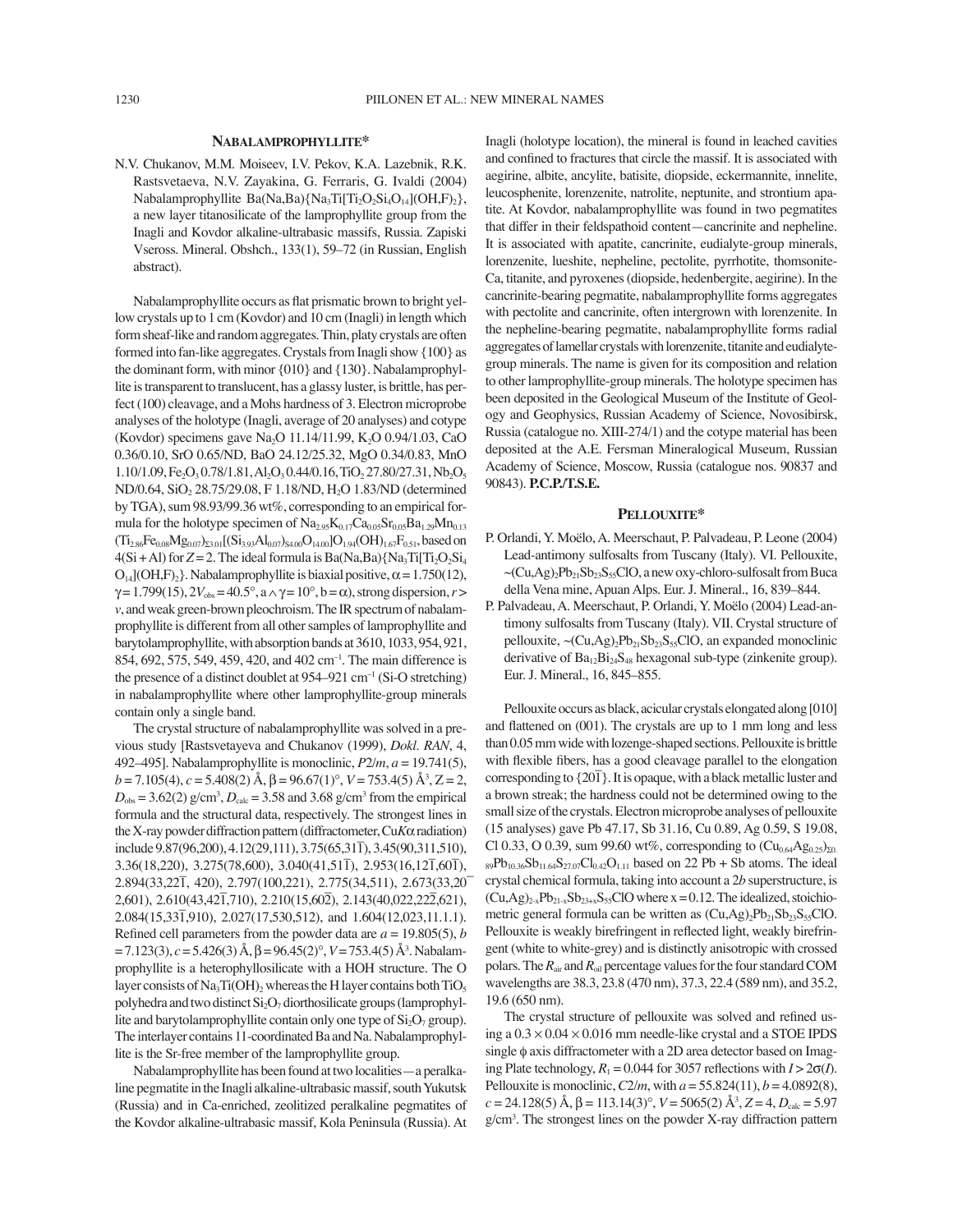$(70 \text{ lines}, \text{Cu} \cdot \text{K} \alpha_1 \text{ radiation})$  include  $4.002(38, 40\overline{6}), 3.878(24, 20\overline{6}),$  $3.800(16,510)$ ,  $3.648(15,31\overline{3})$ ,  $3.562(31,804)$ ,  $3.423(100,16\overline{04})$ ,  $3.202(22,12\ 0\ 3)$ ,  $3.009(25,80\overline{8})$ ,  $2.948(27,131\overline{3})$ ,  $2.781(18,11\overline{6})$ , 2.265(19,409) and 2.048(20,020). Pellouxite is the second known naturally occuring oxy-chloro-sulfosalt. It is a monoclinic SnS-type derivative of hexagonal  $Ba_{12}Bi_{24}S_{48}$  and structurally related to scainiite,  $Pb_{14}Sb_{30}S_{54}O_5$  (topological similarity for about 90% of the atom positions). It belongs to the zinkenite group of cyclically twinned sulfosalt structures.

Pellouxite was discovered in extensional calcite veins cross-cutting the Ba-Fe ore body, as well as within the phyllites and dolomitic limestones at the Buca della Vena mine, Apuan Alps, Tuscany, Italy. Pb-Sb sulfosalts are widely distributed in these associations. The main ore body is hosted within carbonate lenses and contains a finegrained mixture of barite and Fe oxides (magnetite and hematite) with minor calcite. The formation of pellouxite, as for pillaite, is the result of complex sulfide deposition by hydrothermal brines, at relatively high temperatures and  $f_{O_2}/f_{S_2}$  conditions controlled by the pyrite-hematite-magnetite buffer. The mineral is named for Professor Alberto Pelloux (1868–1947), curator of the mineralogical museum at the University of Genova. No reference is made to where the type material was deposited. **P.C.P.**

#### **PEZZOTTAITE\***

- B.M. Laurs, W.B. Simmons, G.R. Rossman, E.P. Quinn, S.F. Mc-Clure, A. Peretti, T. Armbruster, F.C. Hawthorne, A.U. Falster, D. Günther, M.A. Cooper, B. Grobéty (2003) Pezzottaite from Ambatovita, Madagascar: A new gem mineral. Gems & Gemology, 39, 284-301.
- F.C. Hawthorne, M.A. Cooper, W.B. Simmons, A.U. Falster, B.M. Laurs, T. Armbruster, G.R. Rossman, A. Peretti, D. Günther, B. Grobéty (2004) Pezzottaite,  $Cs(Be_2Li)Al_2Si_6O_{18}$ , a spectacular new beryl-group mineral from the Sakavalana pegmatite, Fianarantsoa Province, Madagascar. Mineral. Record, 35, 369-378.

The mineral forms flat masses and tabular, subhedral to euhedral crystals up to 10 cm in diameter or flat, equant, or elongated crystals a few millimeters across. The pinacoid {001} is generally dominant with prism {100} and pyramid {101} subordinate. It is transparent to translucent, raspberry-red to pink in color, streak colorless to white, vitreous luster, imperfect {001} cleavage, conchoidal to irregular fracture. The mineral has a Mohs hardness of 8, is brittle,  $D_{\text{meas}} =$ 3.10 g/cm<sup>3</sup> for the sample richest in Cs,  $D_{\text{calc}} = 3.06$  g/cm<sup>3</sup> for  $Z =$ 18. Laser ablation ICP-MS analysis of the sample richest in Cs  $(H_2O)$ by crystal structure refinement) gave:  $SiO<sub>2</sub> 54.58$ ,  $TiO<sub>2</sub> 0.01$ ,  $Al<sub>2</sub>O<sub>3</sub>$ 16.88, FeO 0.02, MnO 0.02, CaO 0.22, Na<sub>2</sub>O 0.46, K<sub>2</sub>O 0.14, Rb<sub>2</sub>O 0.44, Cs<sub>2</sub>O 18.23, Li<sub>2</sub>O 2.12, BeO 8.14, H<sub>2</sub>O 0.28, sum 101.54 wt%, corresponding to  $Cs_{0.83}Rb_{0.03}Na_{0.10}K_{0.02}Ca_{0.02}(Be_{2.10}Li_{0.92})Al_{2.14}Si_{5.86}O_{18}$ , ideally  $Cs(Be<sub>2</sub>Li)Al<sub>2</sub>Si<sub>6</sub>O<sub>18</sub>$  for 18 O atoms (anhydrous basis). Optically uniaxial negative,  $\varepsilon = 1.611$ ,  $\omega = 1.620$  for the sample richest in Cs. Dichroism is strong: ε = orange-red, ω = purple-violet. The infrared spectrum includes a broad envelope at  $\sim$ 3600 cm<sup>-1</sup> and a weak band at 1620 cm<sup>-1</sup> indicating water in fluid inclusions; sharp features between 3500 and 3600 cm $^{-1}$ , indicating water in the channels; the spectrum overall resembles that of beryl although some features are shifted. An X-ray study gave trigonal symmetry, *R*<sup>ñ</sup> 3*m*; powder data gave *a* = 15.946(4), *c* = 27.803(8) Å, *V* = 6122(2) Å3 for the sample richest in Cs. The strongest lines of the powder pattern

(diffractometer, Cu*K*α radiation, 37 lines) include 3.271 (100,036), 3.027 (41,ñ 246), 3.019 (29,ñ 150), 2.871 (52,ñ 153), 2.229 (12,ñ 1.2.12), 2.215 (14, $\overline{270}$ ), 1.749 (12, $\overline{3}$ .6.12), 1.743 (12, $\overline{390}$ ), and 1.636 (14,0.6.12).

Pezzottaiite occurs in pockets and vugs in the Sakavalana granitic pegmatite a few kilometers northwest of Ambatovita village, Fianarantsoa province, central Madagascar. It is associated with smoky quartz, K-feldspar (amazonite), plagioclase (cleavelandite), tourmaline-group minerals, spodumene, lithian muscovite and danburite. The new mineral name is for Federico Pezzotta, mineralogist at the Natural History Museum, Milan, Italy, in recognition of his contributions to Madagascar mineralogy. Type material has been deposited in the Smithsonian Institution, Washington, D.C., Canadian Museum of Nature, Ottawa, Canada, and the Natural History Museum of Bern, Switzerland.

**Discussion.** Simmons et al. (2003, *Gems & Gemology*, 39, 50–54) first reported the mineral, but its full description is given only in the two papers used to prepare the abstract; Hawthorne et al. (2004) is considered to be the formal description. The two papers present the same information, but with different emphases. Electron microprobe analyses for samples ranging in  $Cs<sub>2</sub>O$  from 11 to 16  $wt\%$  (0.50–0.74 Cs per 18 O), together with physical and optical properties, are also given, but the analyses differ from one paper to another. **E.S.G.**

### **PUTZITE\***

W.H. Paar, A.C. Roberts, P. Berlepsch, T. Armbruster, D. Topa, G. Zagler (2004) Putzite,  $(Cu_{4.7}Ag_{3.3})_{28}GeS_6$ , a new mineral species from Capillitas, Catamarca, Argentina: Description and crystal structure. Can. Mineral., 42(6), 1757-1769.

Putzite occurs as aggregates of anhedral grains up to  $3 \times 1$  mm in a matrix of chalcocite and bornite. It is opaque, iron-black with a violet tint, has a metallic luster and a black streak. The mineral is brittle with an irregular to subconchoidal fracture with a distinct cleavage observed in thin section (direction unknown). Micro-indentation measurements with a VHN load of 50 g gave a mean value of 188 kg/mm2 , corresponding to a Mohs hardness of 3 to 3.5. The mineral is pale rose to pale violet in plane-polarized light, lacks internal reflections and is isotropic. The  $R_{\text{air}}$  and  $R_{\text{oil}}$  percentage values for four standard wavelengths are 28.9, 13.5 (470 nm), 25.8, 11.1 (589 nm), and 25.3, 10.9 (650 nm). Electron microprobe analyses (WDS, average of 6 analyses) gave Cu 32.71, Ag 39.83, Ge 7.62, S 20.59, sum 100.75 wt%, corresponding to  $\left(\text{Cu}_{4.73}\text{Ag}_{3.40}\right)_{\text{Z}8.13}\text{Ge}_{0.97}\text{S}_{5.91}$  on the basis of a sum of 15 atoms. The ideal formula is  $(Cu_{4.7}Ag_{3.3})_8GeS_6$ .

The structure of putzite was solved and refined using a combination of the precession method and single-crystal X-ray studies with an ENRAF Nonius CAD4 X-ray diffractometer (Mo*K*α radiation),  $R_1 = 0.0562$  for 297 observed reflections with  $I > 2\sigma(I)$ . Putzite is cubic,  $F\overline{43}m$ , with  $a = 10.1250(12)$ ,  $V = 1037.97 \text{ Å}^3$ ,  $Z = 4$ . The strongest lines on the powder X-ray diffraction pattern (114.6 mm Debye-Scherrer camera, Cu*K*α radiation, 14 lines) include 5.896(30,111), 3.074(60,311), 2.943(100,222), 2.343(20,331), 2.083(30,422), 1.962(50,333,511), 1.805(70,440), 1.725(25,531), 1.701(15,600,442), 1.534(15,622). Putzite is a member of the argyroidite group and an Ag-rich variety of the synthetic inorganic compound γ-Cu<sub>8</sub>GeS<sub>6</sub>.